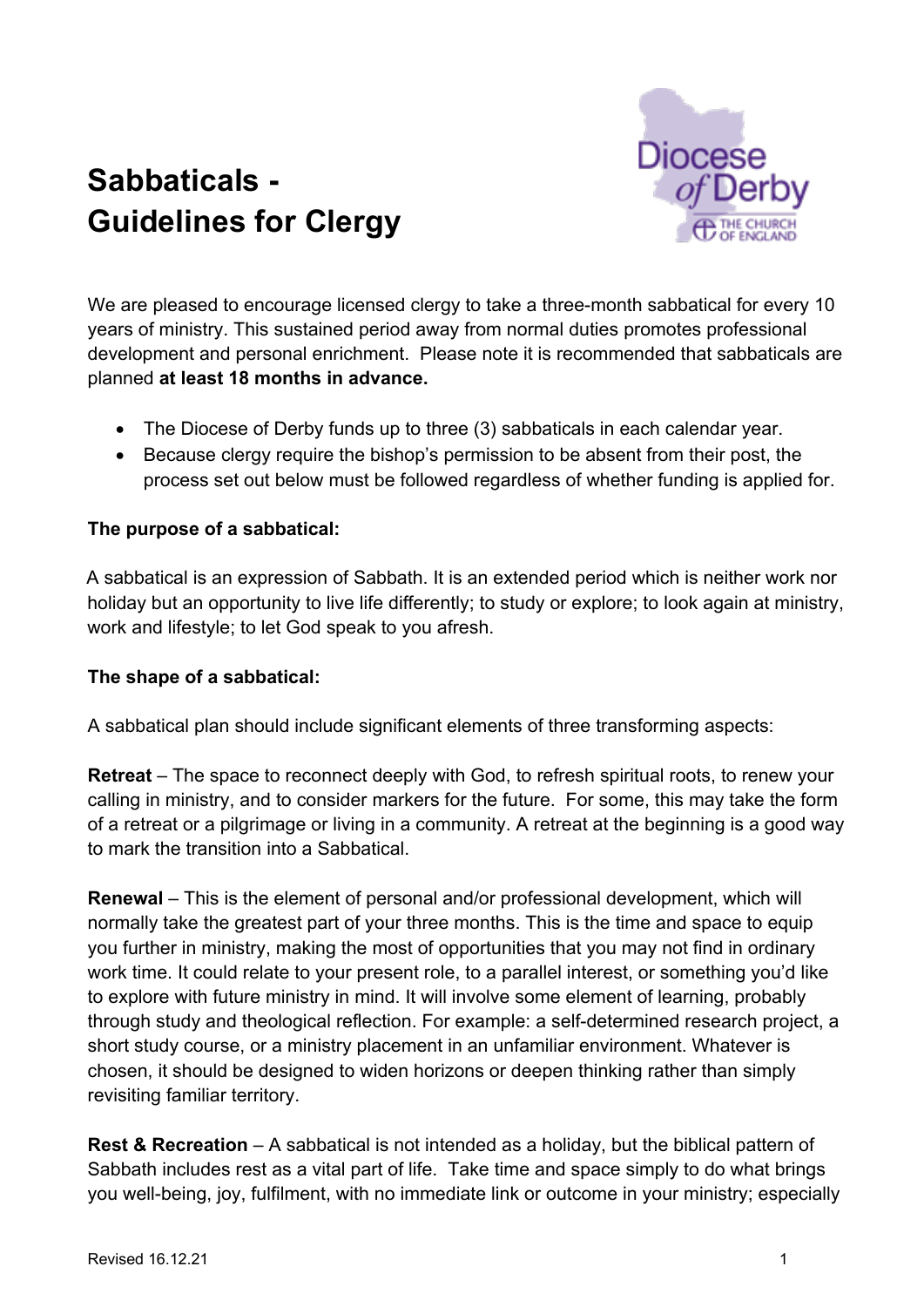perhaps something you wouldn't be able to consider in the normal pattern of work and life. For example: taking up painting, gardening, cookery, sailing, playing a musical instrument or even a challenge such as cycling from Land's End to John O'Groats.

#### **How long can it last?**

The normal period for a sabbatical is three months (with a minimum of six weeks and a of maximum 12 weeks). These periods should be seen as over and above annual holiday.

### **Eligibility:**

Clergy of incumbent status are eligible to apply if:

- They have been in orders for at least 10 years
- It is at least 10 years since any previous Sabbatical or period of Study Leave
- They have been in their current post for at least 3 years
- They are at least 3 years from retirement

Please note:

- A sabbatical is of greatest benefit to those in active and healthy ministry; it is not the right course for those who are recuperating or recovering from any kind of crisis.
- It would also be inadvisable for a minister to plan a sabbatical during a time of parish upheaval or when an important decision is being made or major project being undertaken. In such circumstances, the Diocese will offer alternative support and provision.
- If you are supervising a curate in training, the proposed period of the sabbatical should not fall within the first 2 years of the supervision of the curacy.

#### **Process:**

It is recommended that sabbaticals are planned **at least 18 months in advance.** This is to secure an allocation in the budget and to enable sufficient time for planning, preparation, and additional fundraising (if required). Applications for sabbaticals are usually dealt with at the first meeting of the Bishop's Staff Team after 30<sup>th</sup> April in the preceding year of the proposed sabbatical. Proper planning before submission is key.

1. **The first step** is for you to arrange a meeting with the Ordained Ministries Development Officer by emailing or ringing Marietta Forman at either Marietta.forman@derby.anglican.org or 01332 388673 to discuss ideas and possibilities. *You might also consider talking through ideas about the sabbatical with your Spiritual Director*.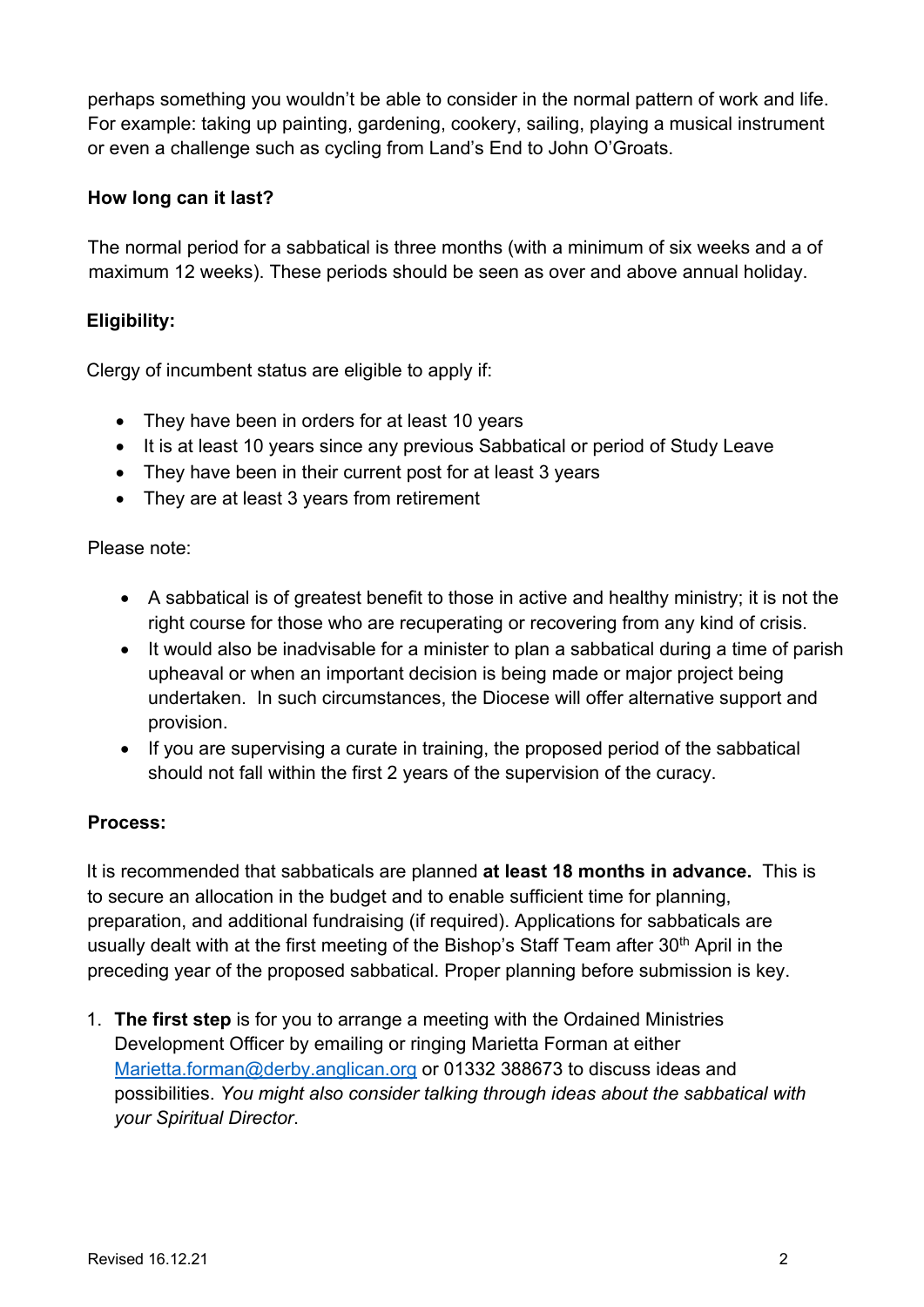2. **Bring a draft of the application to that meeting (Form A).** A final version will eventually be submitted to the bishop for authorisation*.*

Your draft should:

- Include all three elements (Retreat, Renewal, Rest & Recreation) found above
- Include a plan of the proposed sabbatical with a rough schedule and itinerary
- Confirm support of your Area Dean
- Confirm support from the Churchwarden(s) or any appropriate other(s)
- Show what the arrangements for cover will be in your absence
	- $\circ$  This will involve consultation with the Area Dean and work colleagues. It is very important that throughout the period of the sabbatical you have no significant contact with your church, so we would encourage you to spend a significant amount of the sabbatical period away from the vicarage (particularly in the early part of the time) and to arrange for all work-related phone calls to be redirected elsewhere. It is not appropriate to expect other family members living in the vicarage to deal with all enquiries during your absence.
- Where funding is applied for, a budget indicating the costs of its various elements, including whether you will need to look to other sources of funding (Please use **Form A1** to apply for your sabbatical grant).
- 3. When your revised final application is completed and cover is sorted for the time you are hoping to be on sabbatical, the Ordained Ministries Development Officer presents the proposal along with their support to the Bishop and the Bishop's Leadership Staff Team for approval.
- 4. You will be notified by the Ordained Ministries Development Officer whether your application has been successful.

# **Funding:**

- A sabbatical grant of up to £900 is available.
- In addition, any unused CMD allocation for the year in which you are taking the sabbatical can be used for specific retreats or courses (but not for travel expenses).
- Please use **Form A1** to apply for your sabbatical grant. Please support your application with receipts and invoices. We are only able to reimburse your expenses and do not pay third parties directly.
- These funds can be applied for before or after your sabbatical, but they must be claimed no later than 30<sup>th</sup> November of the year in which you take your sabbatical.
- Stipendiary clergy continue to receive their stipend during the time of the sabbatical.

#### **Supervision:**